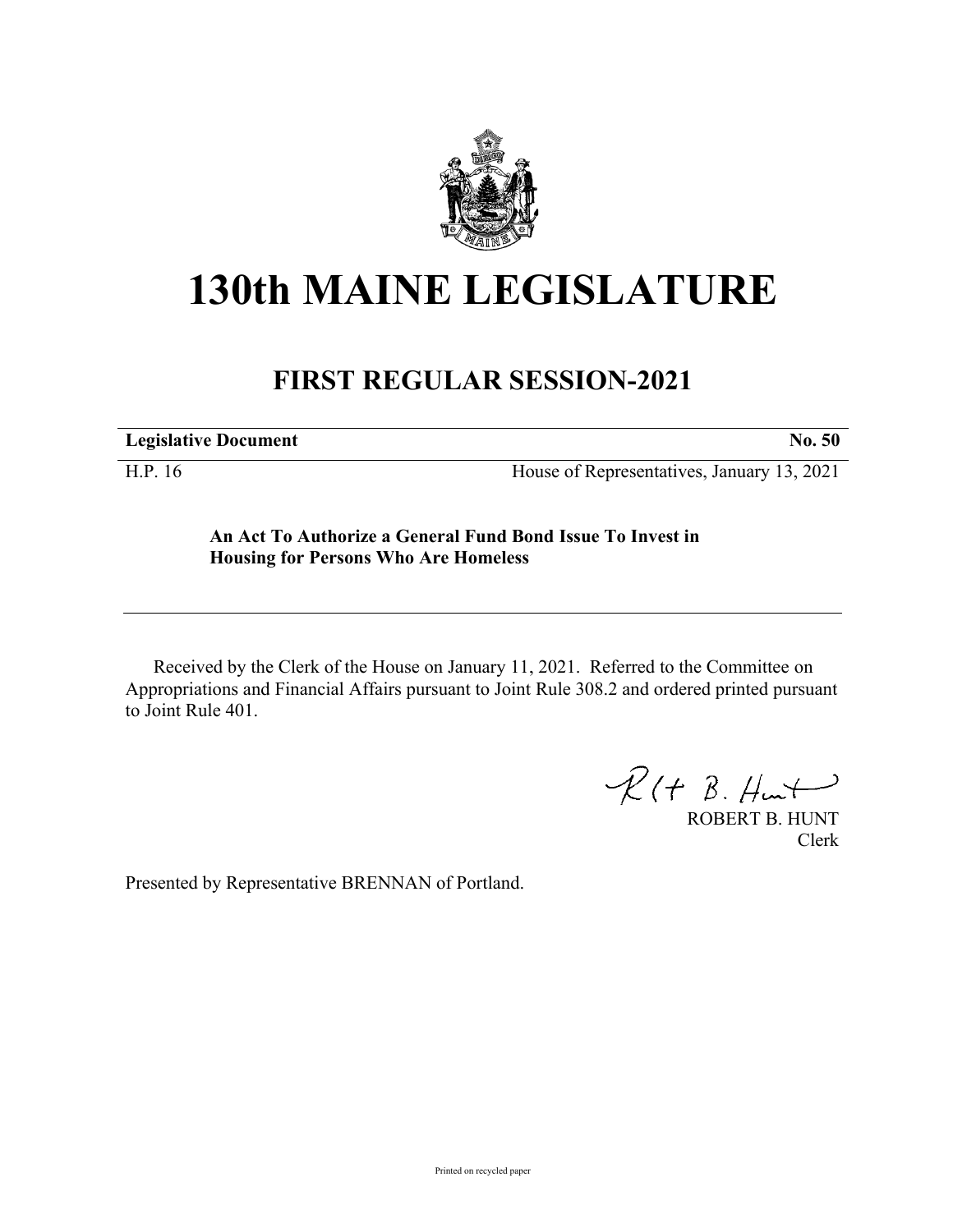**Preamble.** Two thirds of both Houses of the Legislature deeming it necessary in 2 accordance with the Constitution of Maine, Article IX, Section 14 to authorize the issuance 3 of bonds on behalf of the State of Maine to provide funds as described in this Act,

4 **Be it enacted by the People of the State of Maine as follows:**

5 **Sec. 1. Authorization of bonds.** The Treasurer of State is authorized, under the 6 direction of the Governor, to issue bonds in the name and on behalf of the State in an 7 amount not exceeding \$15,000,000 for the purposes described in section 5 of this Act. The 8 bonds are a pledge of the full faith and credit of the State. The bonds may not run for a 9 period longer than 10 years from the date of the original issue of the bonds.

10 **Sec. 2. Records of bonds issued; Treasurer of State.** The Treasurer of State 11 shall ensure that an account of each bond is kept showing the number of the bond, the name 12 of the successful bidder to whom sold, the amount received for the bond, the date of sale 13 and the date when payable.

14 **Sec. 3. Sale; how negotiated; proceeds appropriated.** The Treasurer of State 15 may negotiate the sale of the bonds by direction of the Governor, but no bond may be 16 loaned, pledged or hypothecated on behalf of the State. The proceeds of the sale of the 17 bonds, which must be held by the Treasurer of State and paid by the Treasurer of State 18 upon warrants drawn by the State Controller, are appropriated solely for the purposes set 19 forth in this Act. Any unencumbered balances remaining at the completion of the project 20 in this Act lapse to the Office of the Treasurer of State to be used for the retirement of 21 general obligation bonds.

22 **Sec. 4. Interest and debt retirement.** The Treasurer of State shall pay interest 23 due or accruing on any bonds issued under this Act and all sums coming due for payment 24 of bonds at maturity.

25 **Sec. 5. Disbursement of bond proceeds from General Fund bond issue.** The 26 proceeds of the sale of the bonds authorized under this Act must be expended as designated 27 in the following schedule under the direction and supervision of the agencies and entities 28 set forth in this section.

- 29 **MAINE STATE HOUSING**
- 30 **AUTHORITY**
- 31 Provides funds for capital construction costs for housing for persons who are homeless.
- 32

Total \$15,000,000 \$15,000,000 \$15,000,000 \$15,000,000 \$15,000,000 \$15,000 \$15,000 \$15,000 \$15,000 \$15,000 \$15,000 \$15,000 \$15,000 \$15,000 \$15,000 \$15,000 \$15,000 \$15,000 \$15,000 \$15,000 \$15,000 \$15,000 \$15,000 \$15,000 \$15,

32 **Sec. 6. Contingent upon ratification of bond issue.** Sections 1 to 5 do not 33 become effective unless the people of the State ratify the issuance of the bonds as set forth in this Act. 33 34 35

36 **Sec. 7. Appropriation balances at year-end.** At the end of each fiscal year, all 37 unencumbered appropriation balances representing state money carry forward. Bond 38 proceeds that have not been expended within 10 years after the date of the sale of the bonds 39 lapse to the Office of the Treasurer of State to be used for the retirement of general 40 obligation bonds.